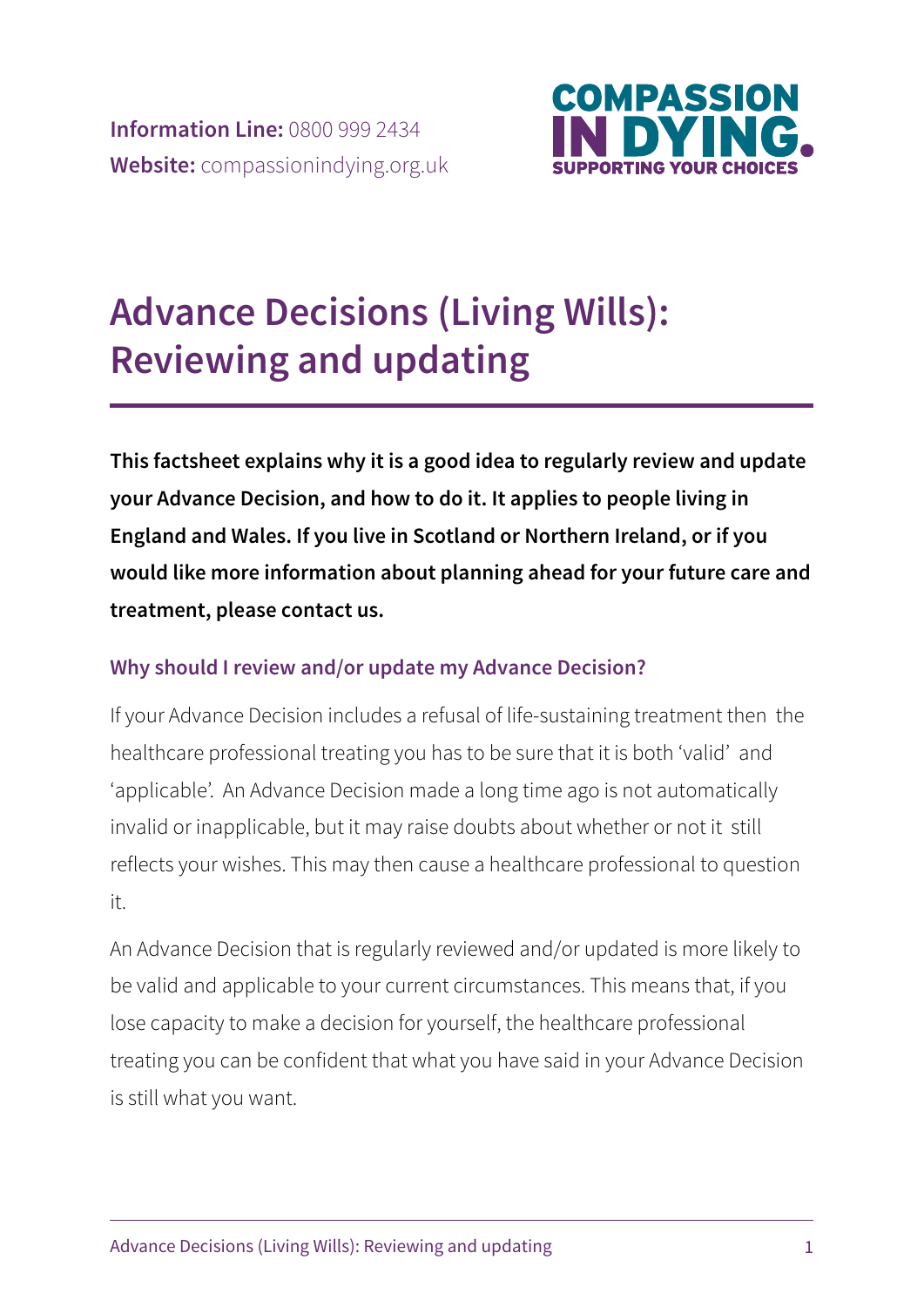#### **When should I review my Advance Decision?**

It is a good idea to review and/or update your Advance Decision every two years, even if your health is stable. You can review your Advance Decision at any time, but it is especially important to do it in the following situations:

- You have been diagnosed with an illness or your health has changed.
- You are going into hospital for treatment or surgery.
- New medical treatments have been developed for any illnesses that you have.
- You have had a change in personal circumstances, for example, becoming pregnant.
- You have not reviewed your Advance Decision in at least two years.
- You have an old Living Will or an Advance Decision made before 2007.
- You have moved house or changed doctor.
- You have made a Lasting Power of Attorney for Health and Welfare (LPA). If you have made both an LPA and an Advance Decision, see our factsheet Advance Decisions and LPA for Health and Welfare for more information.
- You have changed your mind about anything within your Advance Decision.

#### **How do I update my Advance Decision?**

Read through the document to see if it still reflects your wishes, or if you would like to make any changes.

#### **If you are happy with it and do not want to make any changes:**

- 1. Sign and date your Advance Decision next to the phrase 'I have reviewed this Advance Decision and confirm that what is written reflects my wishes.' Compassion in Dying's Advance Decision form has space to do this.
- 2. Give updated versions to everyone who has a copy of your original Advance Decision, including your GP, and ask them to destroy the old copies.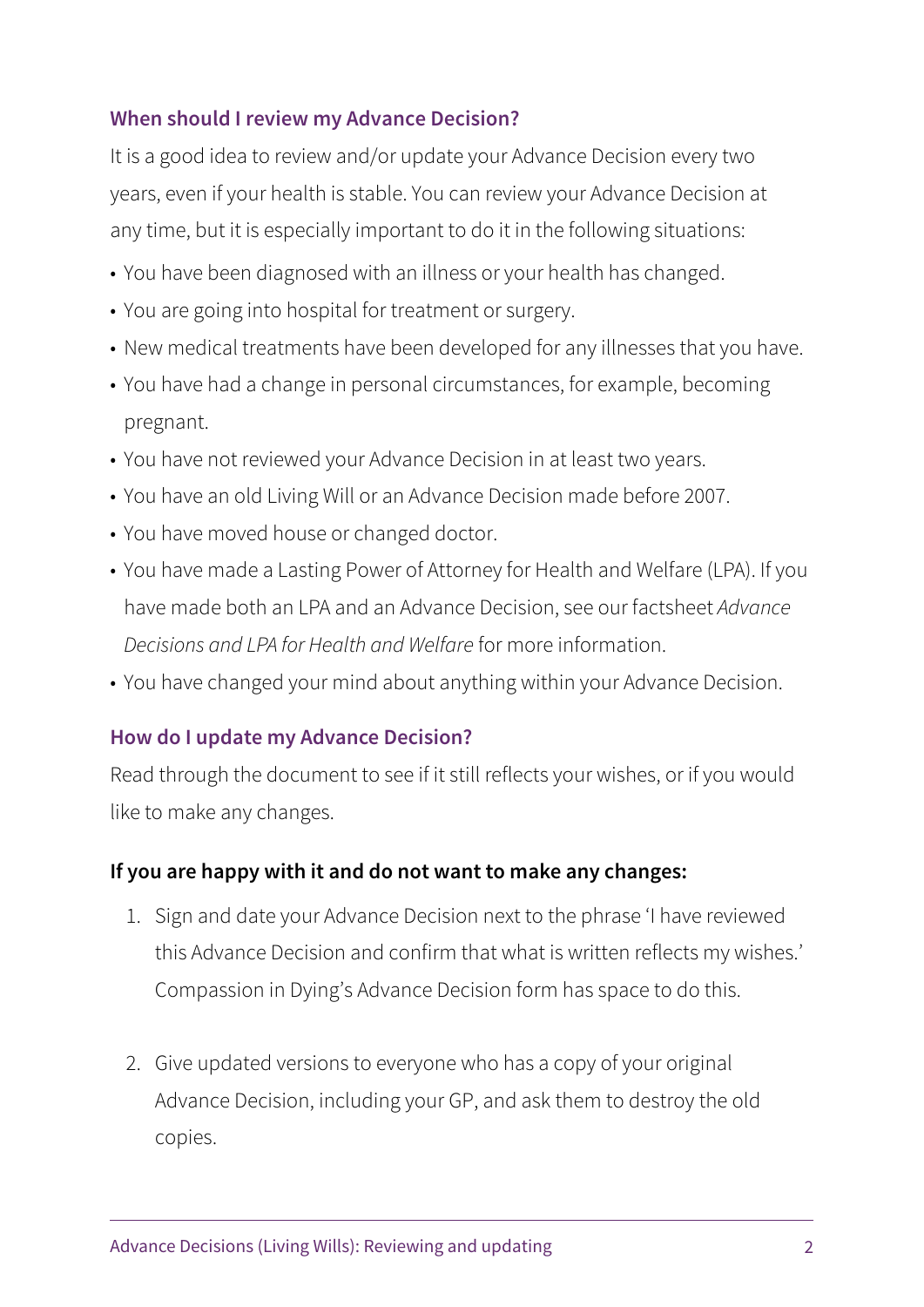### **If you want to make changes to your Advance Decision:**

- If you would like to change the decisions in your form then it is a good idea to make a new one. If you make changes to the existing form, it could make it hard for people to read. Filling out a new form will ensure that your wishes are clear and easy to follow. We can send you a new Advance Decision form or you can make a new one online (details are at the end of this factsheet).
- If you are only updating your contact details or the details of your GP, you can simply cross out the old information and write in any new details. You need to sign and date the change. You do not need to fill out a new form.

You can also cancel your Advance Decision if you wish. You can do this verbally, but to avoid any doubt, it is a good idea to destroy your form and tell anyone who has a copy to do the same. You can do this at any time while you have capacity to do so. See our factsheet Advance Decisions: An introduction for more information on capacity.

Remember that your Advance Decision will only come into effect if you lack capacity. So, if you are still able to make decisions about medical treatment, your Advance Decision will not apply.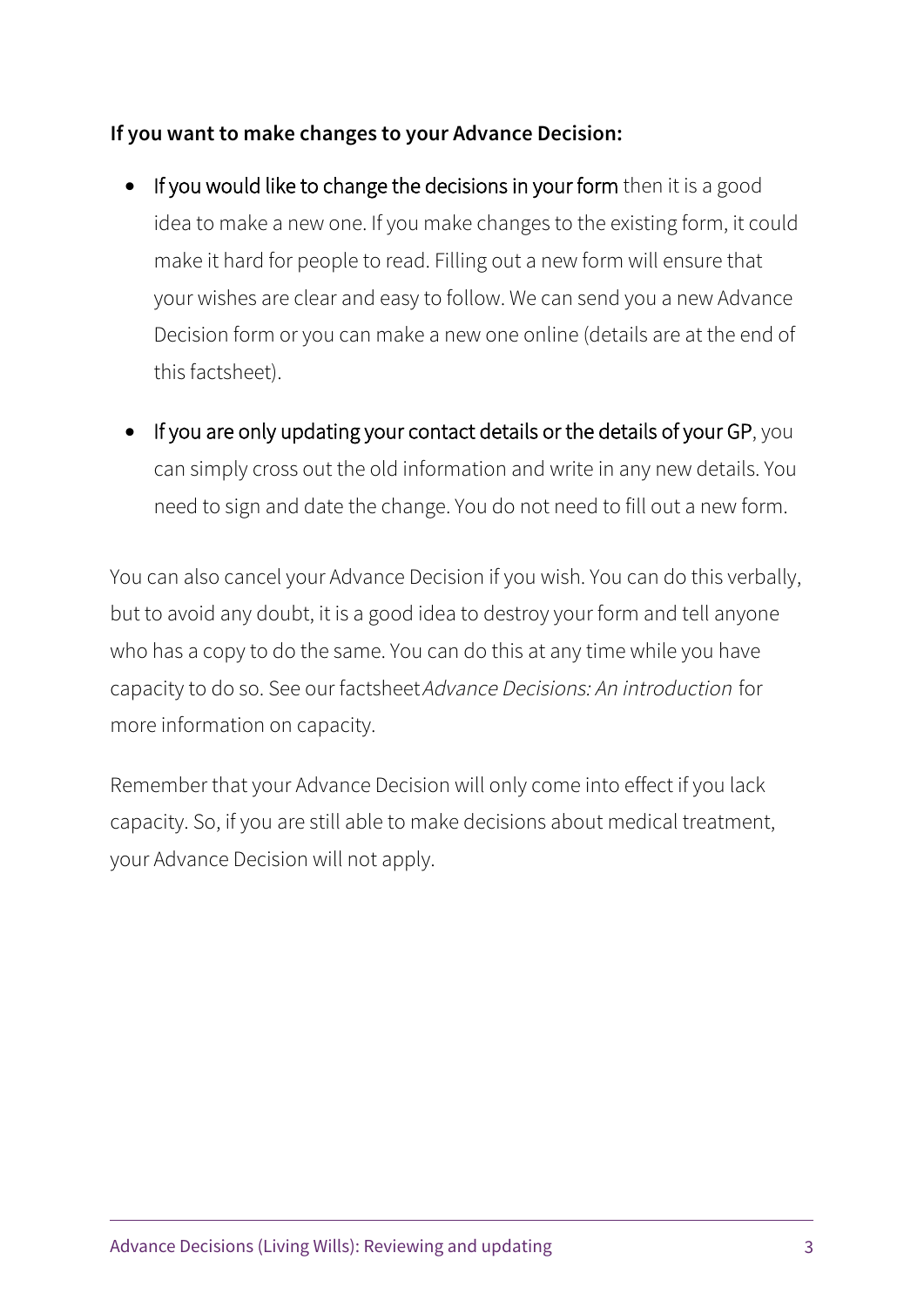#### **How can we help?**

We can send you a free Advance Decision or Advance Statement form along with guidance notes that explain how to complete them. Alternatively, you can complete these documents online for free at www.MyDecisions.org.uk

We can also support you to complete your forms over the phone.

 If you have any questions about Advance Decisions, Lasting Power of Attorney for Health and Welfare, planning ahead or medical decision-making more generally then please contact our Information Line.

The following factsheets may also be helpful:

- Advance Decisions (Living Wills) An introduction
- Lasting Powers of Attorney for Health and Welfare An introduction
- Advance Decisions (Living Wills) Is my form legally binding?
- Advance Decisions and LPA for Health and Welfare